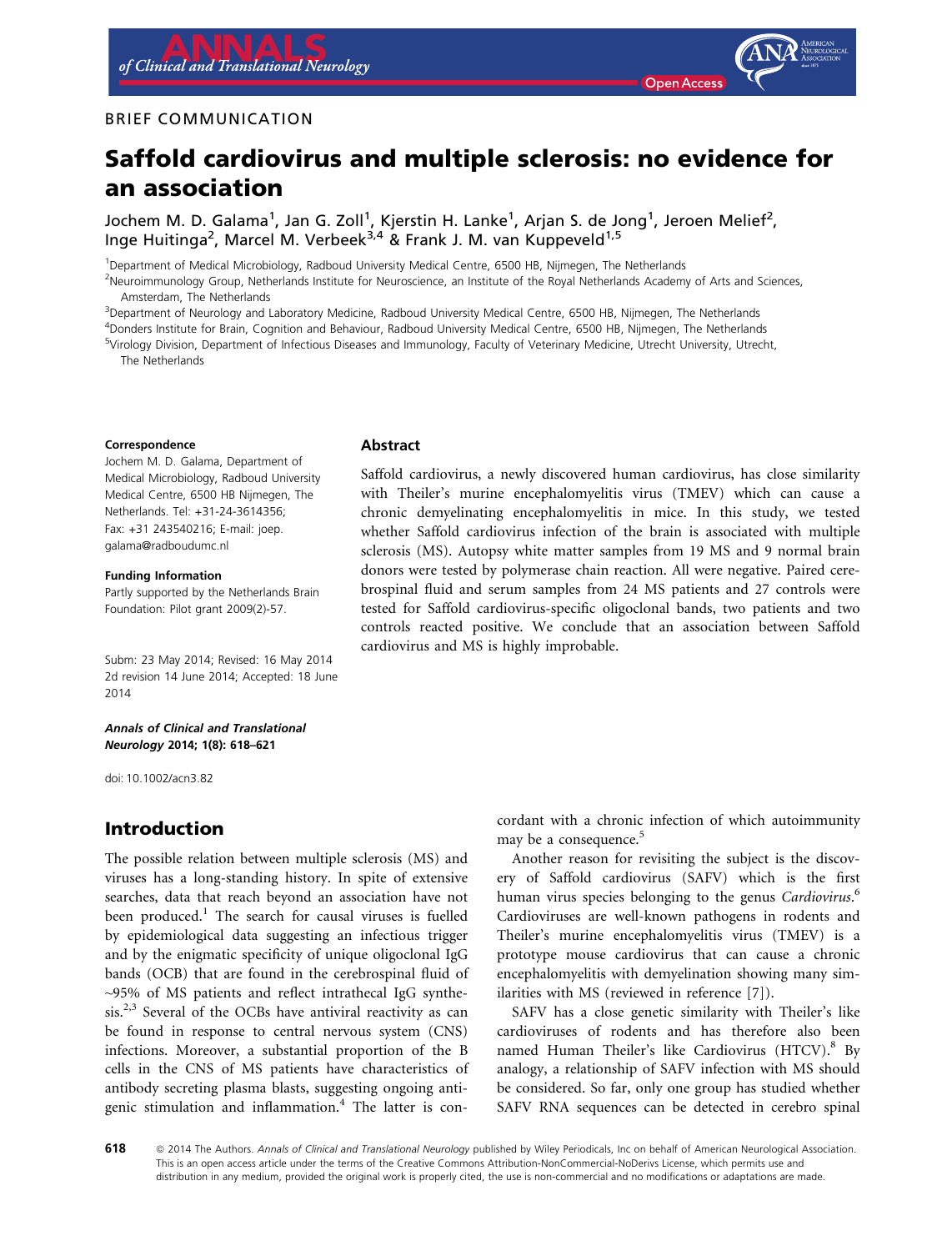fluid (CFS) samples from MS patients but with negative results.<sup>8</sup>

Previously, we have shown that SAFV infections in humans are ubiquitous and occur early in life. $9,10$  Up to now, no clear illness has been attributed to SAFV infections and the virus has rarely been detected in  $CSF^{8,11-13}$ . Here, we present an in-depth search for SAFV RNA sequences in brain samples from MS patients and whether the unique OCB in CSF of MS patients do recognize SAFV antigens.

# Materials and Methods

#### Patients and specimens

Postmortem white matter brain tissue from 19 MS patients and 9 brain donors without brain disease was obtained from the Netherlands Brain Bank (www.brainbank.nl). Both MS patients and donors had given informed consent for brain autopsy and for use of tissue and clinical information for research purposes. The quality of brain tissue was assessed by measurement of pH and of RNA integrity measured on an Agilent 2100 Bioanalyser (Agilent Technologies, San Diego, CA) and expressed in RNA Integrity Numbers  $(RIN).<sup>14</sup>$  In the brain samples used for this study the pH ranged between 6.1 and 7.2. None of the specimens had a RIN value below six (indicating substantial RNA breakdown). RIN values ≥6 were previously shown not to affect RTqPCR efficiency for reference genes (unpublished observations). Clinical diagnoses of MS were confirmed by a neurologist (Prof. C. H. Polman, VUmc, Amsterdam, the Netherlands). The MS brain donors (2 males and 17 females) had a median age of 62 years (range 38–84). Seventeen of the 19 MS brains contained still active white matter lesions (HLA DR+ and/or PLP+ macrophages), 12 of the 19 MS brains showed even more than 50% active lesions.15,16 From 6 of the 19 MS patients, thick cryostat sections of active MS lesions were directly tested by polymerase chain reaction (PCR). All other specimens were normal appearing white matter (NAWM). The nine white matter specimens from donors without a brain disease were derived from one male and eight females with a median age of 61 years, range 41–82.

Paired CSF and serum samples drawn for diagnostic routine were available from the Neurology Department in Nijmegen. The samples were from 24 MS patients, 7 males and 17 females, with a median age of 42 years, range 24–66, and from 27 patients with other illnesses (7 males and 19 females, median age 41 years, range 32–59). For one control subject information on gender and age is lacking. Permission for anonymous testing of these samples fulfilled the terms of the ethical code "Goed Gebruik" of the Netherlands Federation of Medical Scientific Societies (Federa).

#### Virus antigens

For antigen production, a SAFV type 3 strain was grown in HeLa cells as reported earlier.<sup>9</sup> The culture supernatant was concentrated by Amicon filtration. The final preparation had a protein concentration of 65 mg/mL and a virus titer of  $3x10^e11$ .

### Real-time PCR

Brain tissue samples were homogenized by bead beating (Roche Diagnostics, Almere, The Netherlands), and nucleic acid isolation, copyDNA synthesis, and real-time PCR (50 cycles of 95°C for 15 sec and 60°C for 45 sec) were performed essentially as described previously, $17$  using SAFV-specific primers (GCTGGGGTTGCACCGCTA and GAGCCTCTGCGGCC AAA) and a hydrolysis probe (6FAM-ACAGCAGTGG ATCTTATCCACGGGGC-BBQ). Positive and negative controls for isolation, reverse transcription, and PCR were included in each run.<sup>17</sup> The detection limit was less than 10 infectious units/mL.

### Immunoblotting technique

Immunoblotting was performed, essentially as described by Sindic et al.<sup>18</sup> Briefly, equal amounts of IgG (250 ng) purified from paired CSF and blood samples, were separated by isoelectric focusing. Next, the agarose gels were blotted on a sheet of nitrocellulose that was pretreated by saturation with viral antigen (65 mg/sheet) and blocking with Phosphate Buffered Saline (PBS) containing 3% Bovine Serum Albumin. After washing, the blots were incubated with alkaline phosphatase-conjugated goat antihuman IgG at a 1:2500 dilution and stained with nitro blue tetrazolium.

# Results

### Detection of SAFV genomic RNA in brain lesions from MS patients

After invasion of the CNS, a virus can either behave as an immunological trigger of autoimmunity and disappear ("hit-and-run" model) or establish a low-grade persistent infection accompanied by inflammation, demyelination, and autoimmunity as found in animal models of MS.<sup>7,19</sup> To test for the option of a low-grade chronic infection, autopsy samples of brains from 19 MS patients (17 with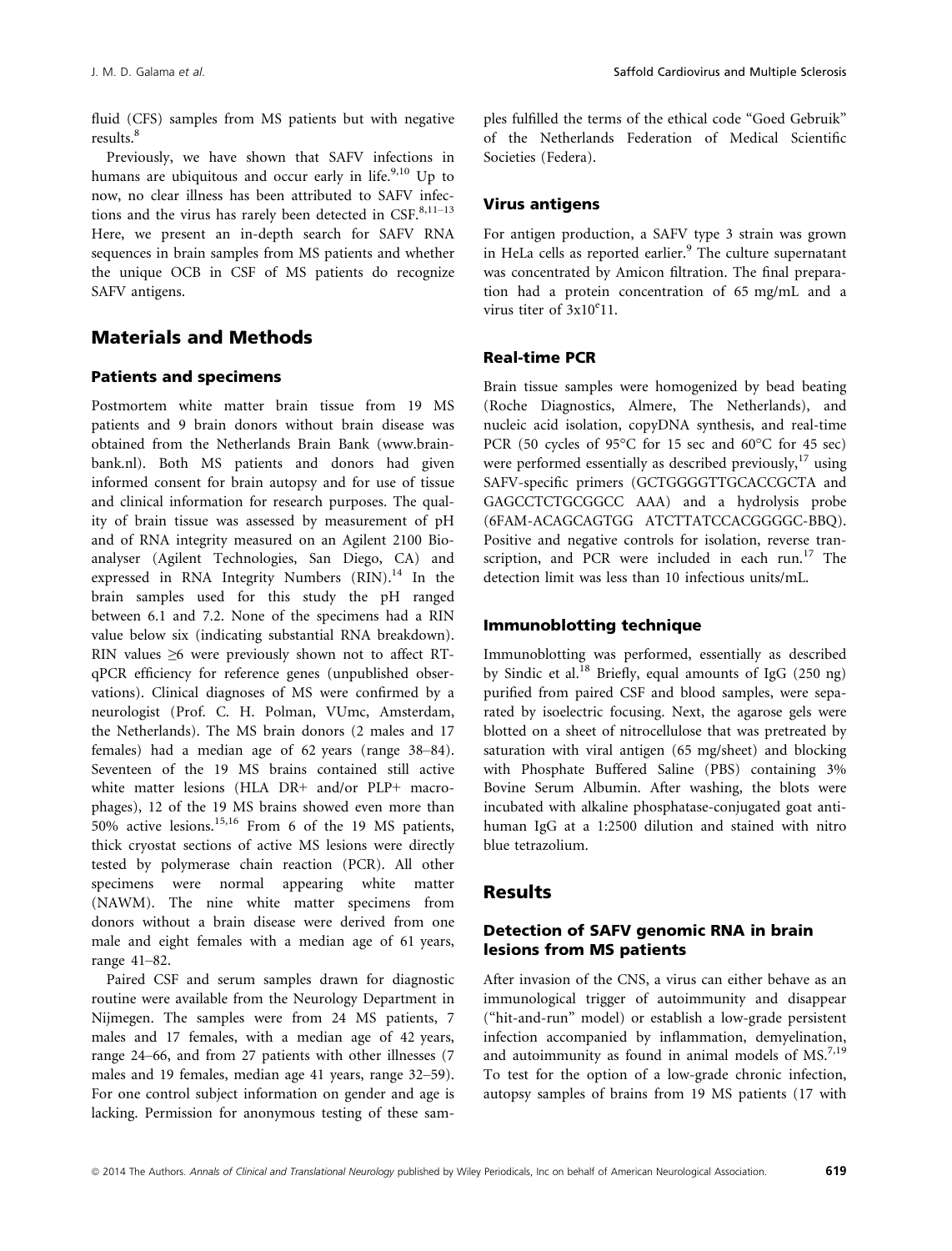

Figure 1. Immunoblot staining for SAF virus-specific oligoclonal IgG bands in two multiple sclerosis (MS) patients. The figure shows paired serum and CSF oligoclonal IgG blots from two MS patients: lanes 1 (serum) and 2 (CSF) show a mirror pattern of SAF virus-specific IgG bands; lanes 3 (serum) and 4 (CSF) from a second MS patient show unique SAF virus-specific IgG bands in CSF only.

active lesions on microscopy) were tested by a highly sensitive RT-PCR for SAFV genomes. All samples reacted negative (data not shown). Nine additional brain samples without signs of MS or another inflammatory process that were tested for comparison were also negative. Thus, we concluded that a chronic SAFV infection of the brain in MS is highly unlikely.

#### Virus-specific immunoblotting

In case of the "hit-and-run" option, a neuro-invasive infection will probably leave an immunological imprint behind of intrathecal IgG antibodies.<sup>20</sup> CSF was analyzed for intrathecal synthesis of SAFV antibodies by means of the immunoblotting technique that tests unique OCB for their reactivity with the virus. We tested paired CSF and blood samples from 25 MS patients and 27 patients without a neuro-inflammatory condition. As illustrated in the Figure 1, some CSF samples showed unique reactivity with SAFV antigens, whereas no reactivity was found in serum. In total, 2 of 25 CSF samples from MS patients and 2 of 27 control CSF samples showed SAFV antigen reactivity, refuting a direct association of SAFV infection with MS.

### **Discussion**

Although SAFVs have only recently been discovered, serologic epidemiology showed that infections are ubiquitous and acquired early in life.<sup>9,10</sup> Ubiquity suggests moreover that SAFVs must have a long-standing history of infecting mankind. The large majority of SAFV infections are asymptomatic or mild and a clear disease association still awaits discovery.<sup>11</sup> Little is yet known about the pathophysiology of SAFV infections other than that the infections are ubiquitous, mostly pass unnoticed, but sporadically present with a serious  $CNS$  infection.<sup>12,13</sup> This picture shows close similarity with TMEV infections of mice, which are widespread in nature and cause very sporadically an MS-like chronic demyelinating illness, actually only when genetically susceptible mice become infected by a unique variant of TMEV.7 By analogy, a relationship of MS with SAFV infection could have been the rare outcome of a chronic encephalomyelitis caused only by particular SAFV strains and only when occurring in genetically predisposed individuals. In this manner, a ubiquitous virus (SAFV) could have been the cause of MS, fulfilling a condition of monocausality: one virus, one disease, as discussed by Lipton and colleagues.<sup>19</sup>

However, in our study we found no support for a chronic SAFV infection in MS brains. We applied a highly sensitive RT-PCR and tested selected brain specimen from 19 autopsy-confirmed MS patients, 12 of 19 specimens were highly selected samples from areas with inflammation. None reacted positive, making the chance of having missed a slowly ongoing chronic encephalomyelitis very small: its existence in MS must be quite improbable. These findings are corroborated by a negative PCR in CSF samples from 40 MS patients reported earlier.<sup>8</sup>

Considering that a chronic SAFV encephalomyelitis may have died out by gain of an adequate intracerebral immune response, one may expect that an antibody imprint will still be detectable as has been demonstrated for herpes simplex virus encephalitis.<sup>20</sup> To test this possibility, we applied a specific immunostaining technique to detect SAFV antigen-specific OCB. In 2 of 25 MS patients we found indeed evidence for intrathecal IgG OCB that reacted with SAFV antigens, but such OCB were also found in 2 of 27 controls. Thus, SAFV-specific OCB can sometimes be detected in CSF but without a clear association with MS. Because of anonymous testing of the paired serum and CSF samples we were not informed on the medical history of the positive patients.

In conclusion, evidence for SAFV infection of the brain was not found and even an association of MS with a past SAFV infection was not found. We conclude that,